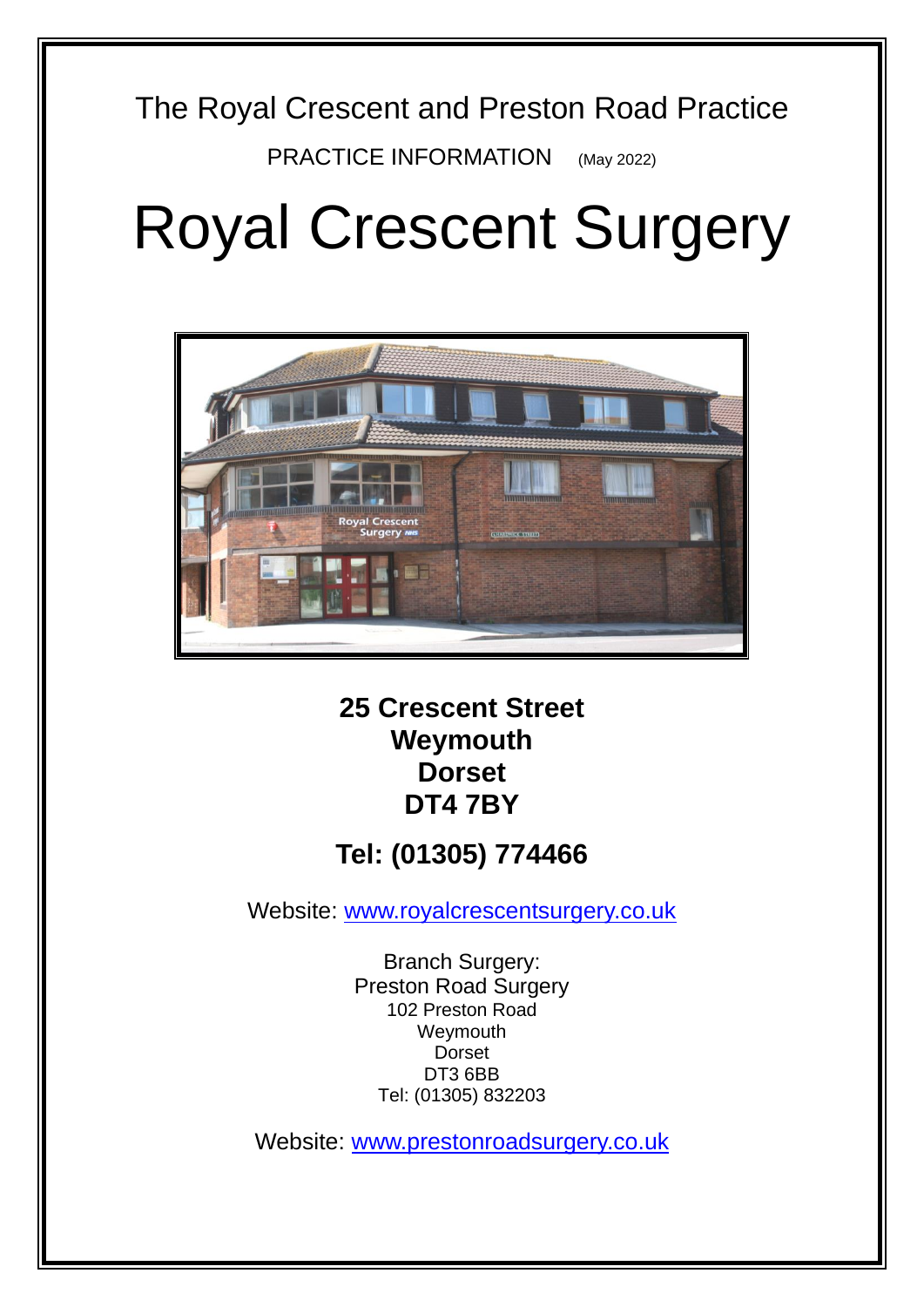# **Royal Crescent Surgery Partners**

**Dr Richard Sales**  BM MRCGP Qualified Southampton 1990

**Dr Martin Schmidt** MRCGP MRCS Qualified Bochum, Germany 1989

**Dr Tanya Stead** MB ChB DRCOG DCH MRCGP Qualified Bristol 1998

**Dr Christopher Nelson** BM DFSRH MRCGP Qualified Southampton 2005

**Dr Marie Goddard** MB MRCGP DCH Qualified Southampton 2006

**Dr Kathryn Jitan** MBChB MRCGP Dip Derm Qualified Bristol 2007

> **Dr Sharlina Sallehuddin** MBBS MRCGP Qualified London 2007

**Dr Kirstie Stone** BMedSci, BMBS, DRCOG, MRCGP Qualified Nottingham 2012

> **Dr Thomas Davis** BM, RNZCGP Qualified Southampton 2009

**Dr Matthew Grist** BSc, MBBS, MRCP, MRCGP Qualified London 2003

# **Preston Road Surgery Partners**

**Dr Joanna Young**  BM BS DRCOG MRCGP Qualified Nottingham 1992

**Dr Eleanor Costales** MBBS MRCPCH MRCGP DRCOG DFFP Qualified London 1997

> **Dr Benjamin Chennell** MBBS MRCGP Qualified London 2002

**Dr Tracey Walden** MBBS DFFP Qualified London 1992

**Dr Kimberley Goldstein-Jackson** MB Bch Qualified Wales 2008

**Dr Sarah Reese** MB ChB Qualified Birmingham 2007

**Dr Edward Ellis** BSc MBBS MRCGP Qualified Newcastle 2014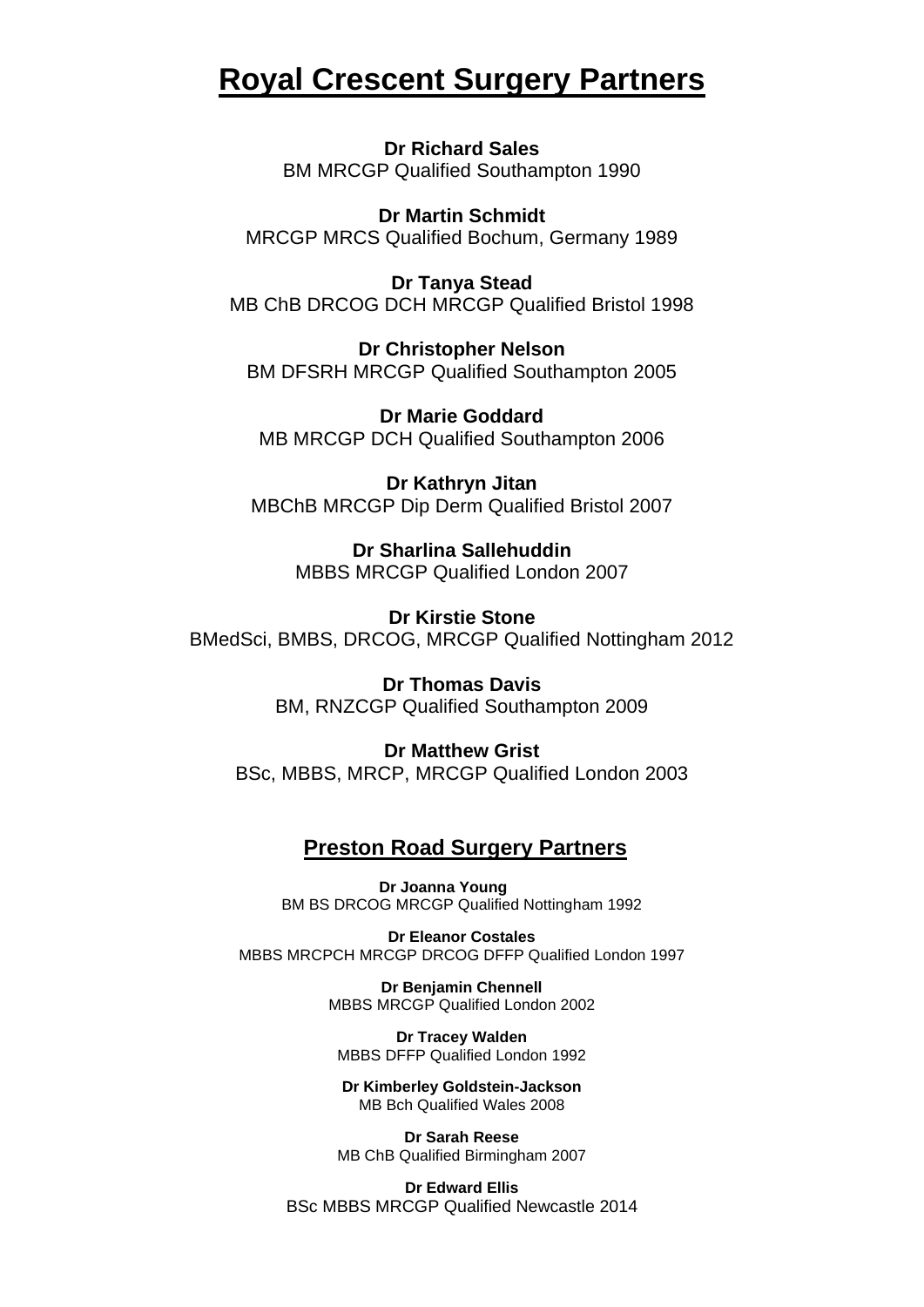# **Information for Patients**

Thank you for registering with our Practice. This booklet has been produced to help you make the best use of the services in our practice and to introduce you to the teams that provide those services.

# **The Practice**

We are a group of 17 GPs working together. The practice is a partnership between the Royal Crescent Surgery situated in Weymouth town centre and the smaller Preston surgery on the outskirts of the town. We work together to care for approximately 19,500 patients living in our practice area. A map of the area from which we accept patients can be found on the back cover. We provide a high-quality service for all our patients. Our aim is to maintain the best possible standard of physical and mental health for each person. We recognise that both the practice and each patient have a role in achieving this.

Both surgeries are purpose built and were originally completed in the mid-1980's. Since then, several extensions have been added to provide the facilities that we have today.

There is a car park and suitable access for the disabled to the reception area, and consulting rooms.

# **CQC Inspection Rating**

Royal Crescent and Preston Road Practice has been awarded the rating of **'Outstanding'** by the Care Quality commission (CQC).

# **The Practice Manager - Mrs Sandra Maddison**

Our practice manager is responsible for the efficient running of the practice and the planning of future services. If you have comment on any aspect of your healthcare, Sandra would be pleased to hear from you.

# **Business Administration Manager - Natalie Jackson**

Our Business Administration Manager supports the Practice Manager with business administration for the Practice.

# **Operations Manager - Ms Leanne Birch**

Leanne is responsible for the day to day management of the surgery and manages the administration team. Comments on the service you receive are always welcome.

# **Reception Team Leaders - Tina Carter and Natalie Brooks**

Our reception team leaders work in the reception area as part of the reception team. They also provide senior administration support for the surgery and staff. They are available to help you with any general query and are the first point of contact for any issues you may have.

# **Receptionists**

Our receptionists will assist you in making routine and emergency appointments to see a doctor, nurse, or other healthcare team member. They undertake repeat prescriptions and answer numerous and varied questions. They will always offer help and assistance and are here to help you. When you telephone they may ask you for some details according to the nature of your call. They are trained to make enquiries and to signpost you to help as best they can.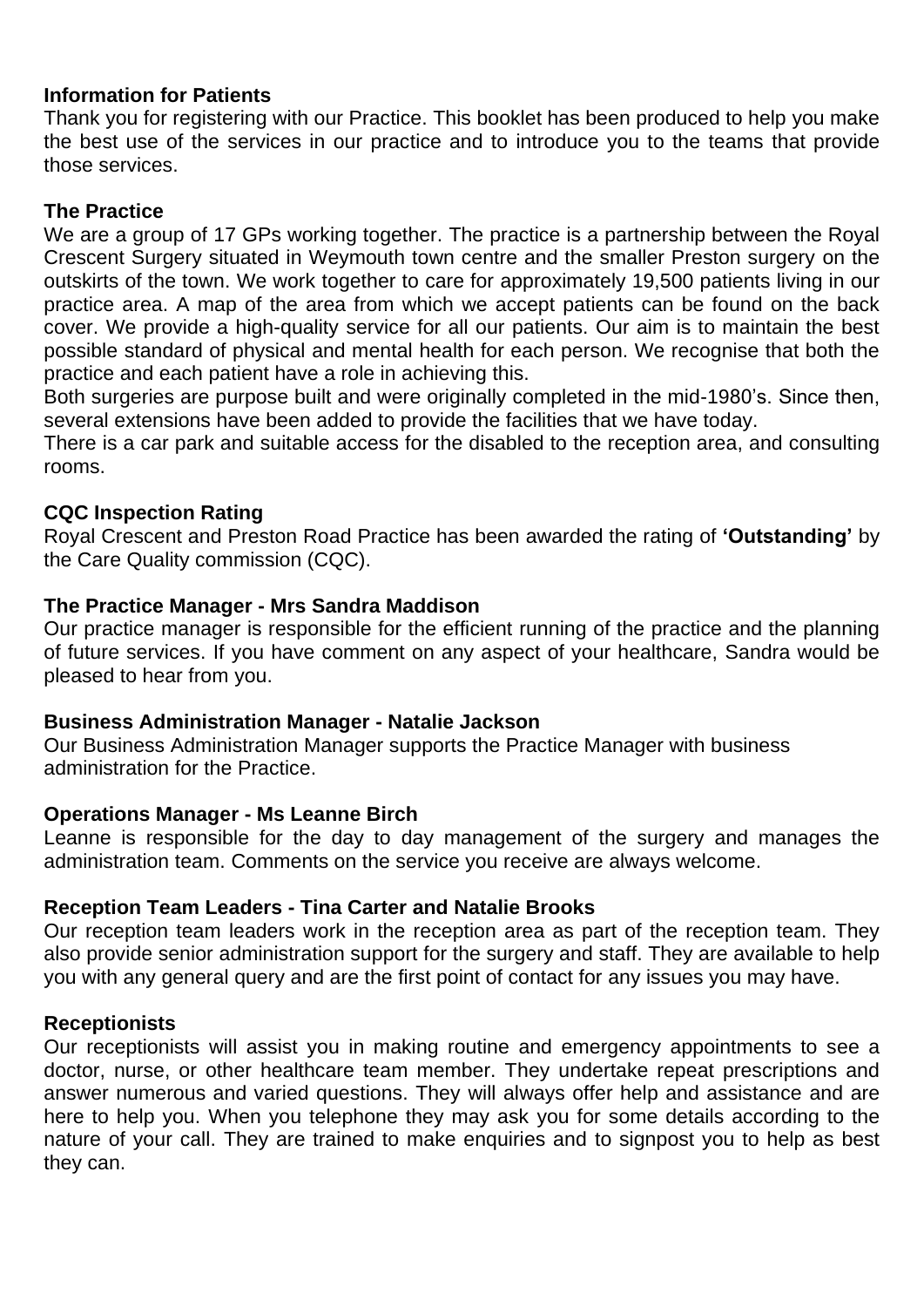# **GP Registrar**

The practice is a training practice. Our registrars are fully qualified and have a great deal of hospital experience. Registrars are appointed by the practice and are attached to the practice for 6 to 12 months during which time they complete their training to become a GP. When booking an appointment, you may be offered an appointment with one of our registrars.

# **Advanced Nurse Practitioner**

Advanced Nurse Practitioners are highly experienced nurses who have undertaken additional training and share the workload of the GPs. They are able to diagnose, prescribe and refer. They work closely with the GPs and will deputise for your usual GP when they are not available. Patients can choose to see the Advanced Nurse Practitioner if they wish.

# **Practice Nurses**

Our practice nurses are available by appointment and their numerous tasks include child and adult immunisations, cervical smears, dressings, removal of stitches, ear syringing and assisting with minor medical and surgical procedures. The nurses also run regular clinics covering a variety of health topics including the following:

# Asthma **Diabetes Coronary Heart Disease (CHD) Coronary Obstructive Pulmonary Disease (COPD)**

# **Health Care Assistant (HCA)**

HCAs work alongside the Doctors and Nurses as part of our healthcare team. They have been trained to carry out routine tests and health checks and are an important part of our team. HCA's can cover:

| <b>ECGs</b>                              | <b>Blood Pressure checks</b> |
|------------------------------------------|------------------------------|
| <b>Blood tests</b>                       | <b>B12 Injections</b>        |
| Diabetic Foot Checks Removal of Stitches |                              |

**Urine Analysis BIHS Health Checks** 

# **Phlebotomists**

Phlebotomists work as part of our healthcare team and are trained to take blood for analysis, take blood pressure readings, and record height and weight.

# **Weymouth Elderly Care Service (WECS)**

Some aspects of care of our elderly residents are provided by the Weymouth Elderly Care Service. They are a team of Doctors and Nurse Practitioners who work for our surgery and provide proactive care services for member practices across the Weymouth locality.

WECS provide proactive care for frail patients. The WECS team carry out proactive visits to our patients in residential and nursing homes and to patients who live in their own homes.

# **District Nurses**

The Community Nursing Service is primarily a visiting service who work closely with the surgery. The district nursing team provides skilled nursing assessment, care, advice and health education to patients who cannot leave their own homes. They work with the GPs and other professionals to ensure that you and your family receive the help and support needed when being nursed in the community.

Patients eligible to receive the nursing service in their own homes are those who:

• Are unable to travel to surgery/hospital due to serious illness or disability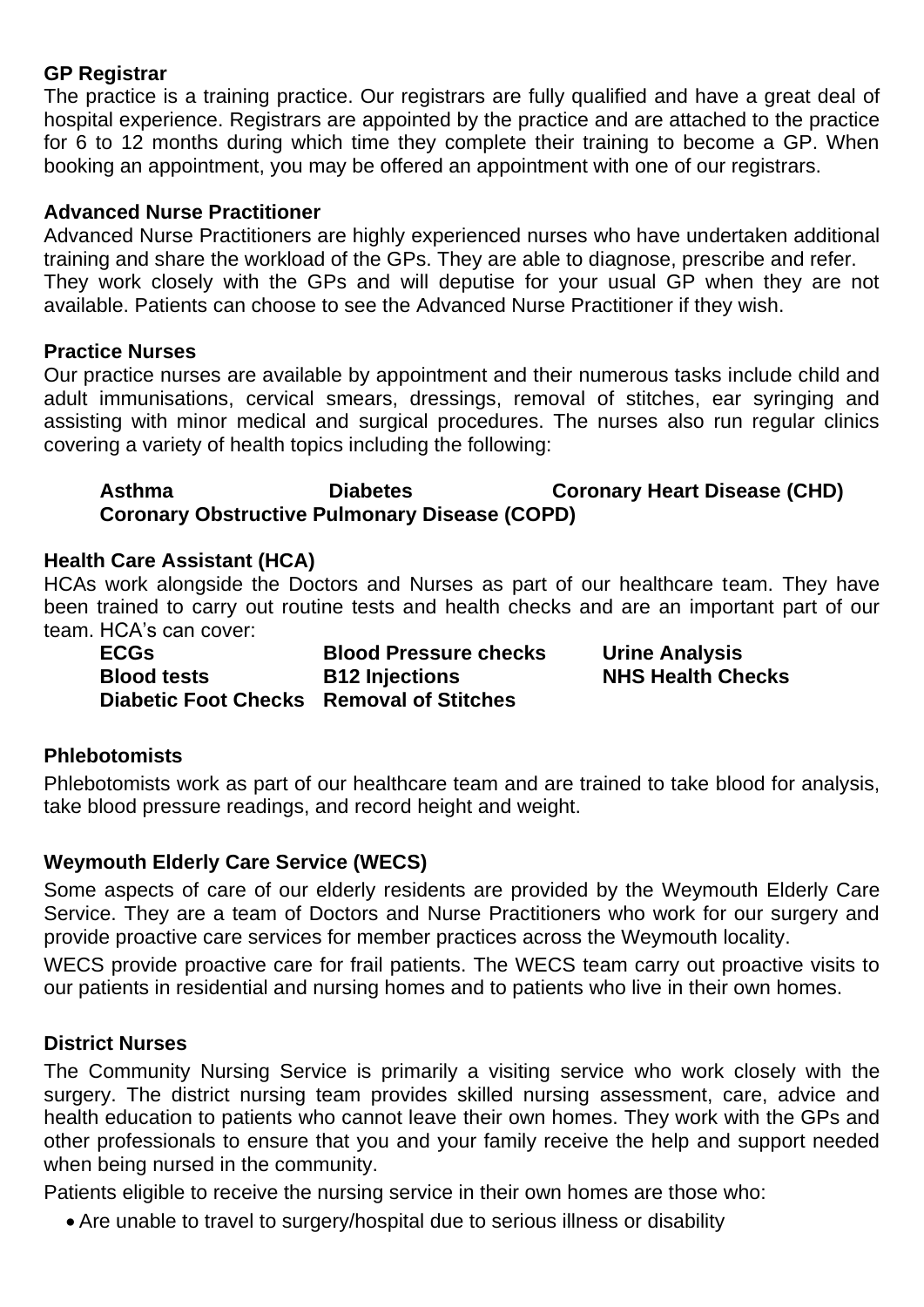- Are recovering from surgical intervention and are unable to travel
- Need palliative nursing care
- Have undergone chemotherapy/radiotherapy and travel would be detrimental to recovery
- Need treatment which cannot be appropriately carried out in the surgery setting

#### **Health Visitors**

Our health visitors are specially qualified nurses and are based at Littlemoor Health Centre. They provide information, advice and support to families and co-ordinate child development checks. Telephone Number: **(01305) 361071**

#### **Midwives - Ante-natal and Post-natal care**

A shared care system is provided between the GPs, Midwives and Dorset County Hospital. If you think you are pregnant you can complete a pregnancy self-referral form by visiting [www.maternitymattersdorset.nhs.uk/pregnant](http://www.maternitymattersdorset.nhs.uk/pregnant) or you can inform the surgery to be referred.

#### **Chaperoning**

For all intimate examinations, patients will be offered a chaperone (impartial observer). This will usually be another Doctor, Nurse or Health Care Assistant. If another clinician is not available, the Doctor or Nurse may rearrange the examination for when one is available. If delaying the examination would compromise a patient's care, there are members of the reception team available who have been trained to act as chaperone and can be used with patients' consent. Friends or relatives may be present for support, but they would not be deemed as an impartial observer. If you decline a chaperone, this will be documented in your medical records and often the examination will still be undertaken however there may be instances where a clinician deems it necessary to refer patients to alternative colleagues.

Please let a receptionist know if you would like a chaperone. If needed, we can rearrange your appointment so that you can be seen by a doctor of the same gender as you. You may bring a friend or relative of your choice with you. We can arrange for another nurse, doctor or receptionist to be present during your examination.

# **Other Services**

In addition, the following services are available at the practice.

# **Steps 2 Wellbeing**

You can be referred or refer yourself to Steps 2 Wellbeing which will enable you to access a range of helpful services quickly and easily. Their aim is to support people in Dorset who are suffering from problems, such as low mood, depression and anxiety.

You can refer yourself to this service by calling **(01305) 367051** or online at [www.steps2wellbeing.co.uk](http://www.steps2wellbeing.co.uk/) . For more information, pick up a leaflet from the surgery

# **LiveWell Dorset**

LiveWell Dorset supports people along their journey to a happier and healthier life with guidance on quitting smoking, losing weight, drinking less alcohol and moving more. Anyone can access the service by self-referring online at [www.livewelldorset.co.uk](http://www.livewelldorset.co.uk/) by calling **0800 840 1628** or you can be referred by your GP or a health professional.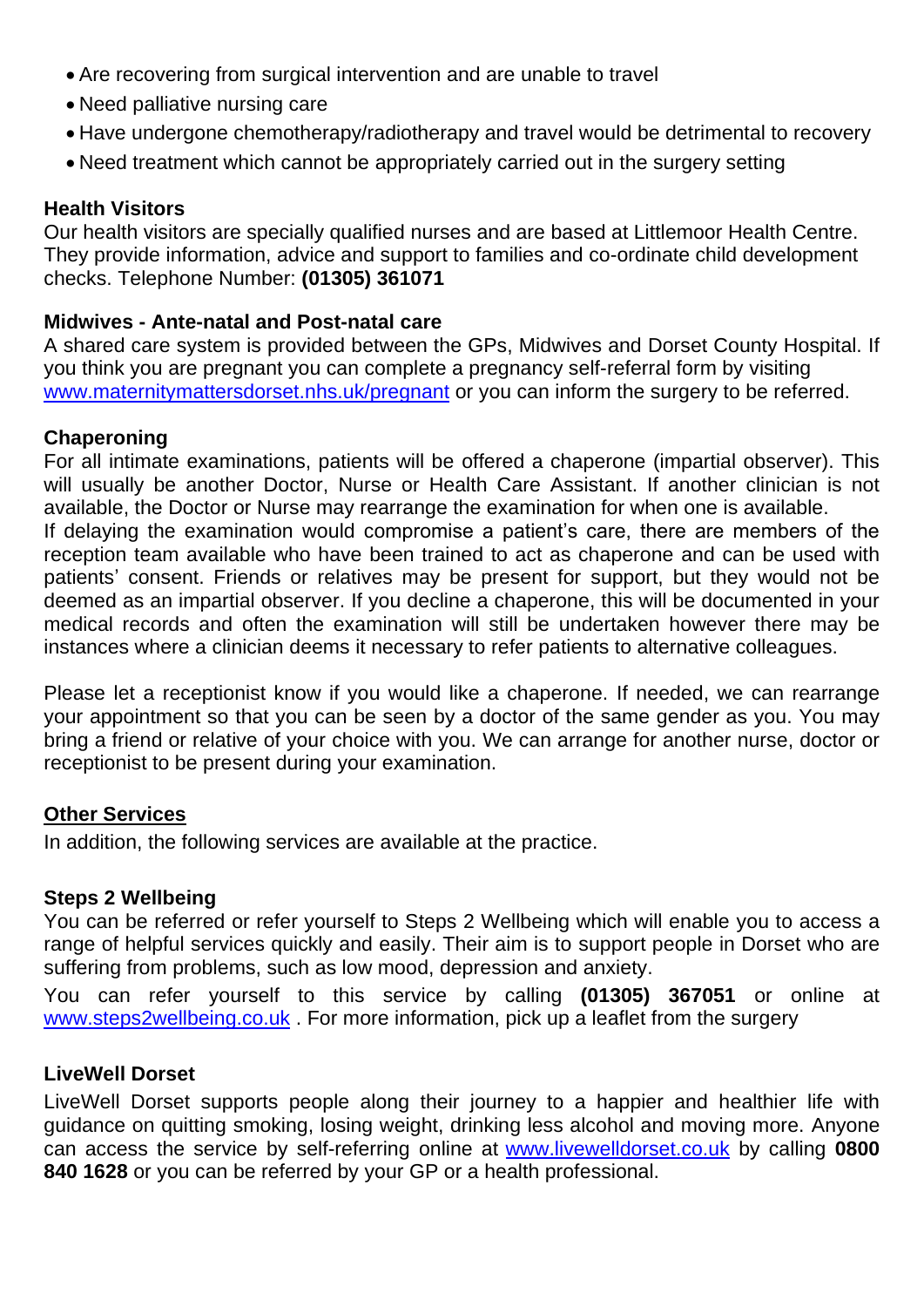# **First Contact Physiotherapy Service**

You can book an appointment with our First Contact Physiotherapist for any 'new' back or joint pain without seeing your GP first. The Physiotherapist will assess you and diagnose what is happening, give expert advice on how to manage your condition and can refer you to specialist services if necessary.

# **Social Prescriber**

Social prescribing can help a wide range of people who may need extra support with one or more long-term conditions, mental health, loneliness and isolation, or have complex social needs which affects their wellbeing, i.e. money and debt issues, domestic abuse and employment.

Our Social Prescriber can help you feel confident about managing your health and its impact on your day to day life. All appointments are held at the surgery and can be booked through reception.

#### **Citizens Advice Bureau**

This is a free, confidential, impartial and independent service. All appointments are held at Royal Crescent Surgery and you can make an appointment to see the advisor through reception. Telephone **(01305) 774466.**

# **Other Information**

#### **Appointments**

All consultations with GPs or Nurses are by appointment only. You can book appointments up to 6 weeks in advance.

# **Extended Access Appointments**

The Improved Access to General Practice Service (IAGPS) is available at Weymouth Hospital. It is staffed by local GPs, nurse practitioners, practice nurses and health care assistants and provides a mixture of primary care appointments.

The service provides appointments outside core practice hours, i.e. weekday evenings and weekend appointments. If you would like to book one of these appointments, please ask at the surgery.

#### **Home Visits**

Home visits are carried out at the discretion of the doctor. If you are too ill to attend the surgery, you may ask for a home visit. Please call before 10 AM if possible and be prepared to give some information about your problem.

Your details will then be passed to a clinician who will decide the best course of action. This may be telephone advice, a prescription or a home visit by our visiting nurse or doctor.

#### **eConsult**

You can contact your doctor online and receive help and advice back by the end of the next working day by completing an eConsult which can be found on the homepage of our website. eConsult can also be used for admin requests such as sick notes (Fit note), medical reports, test results etc.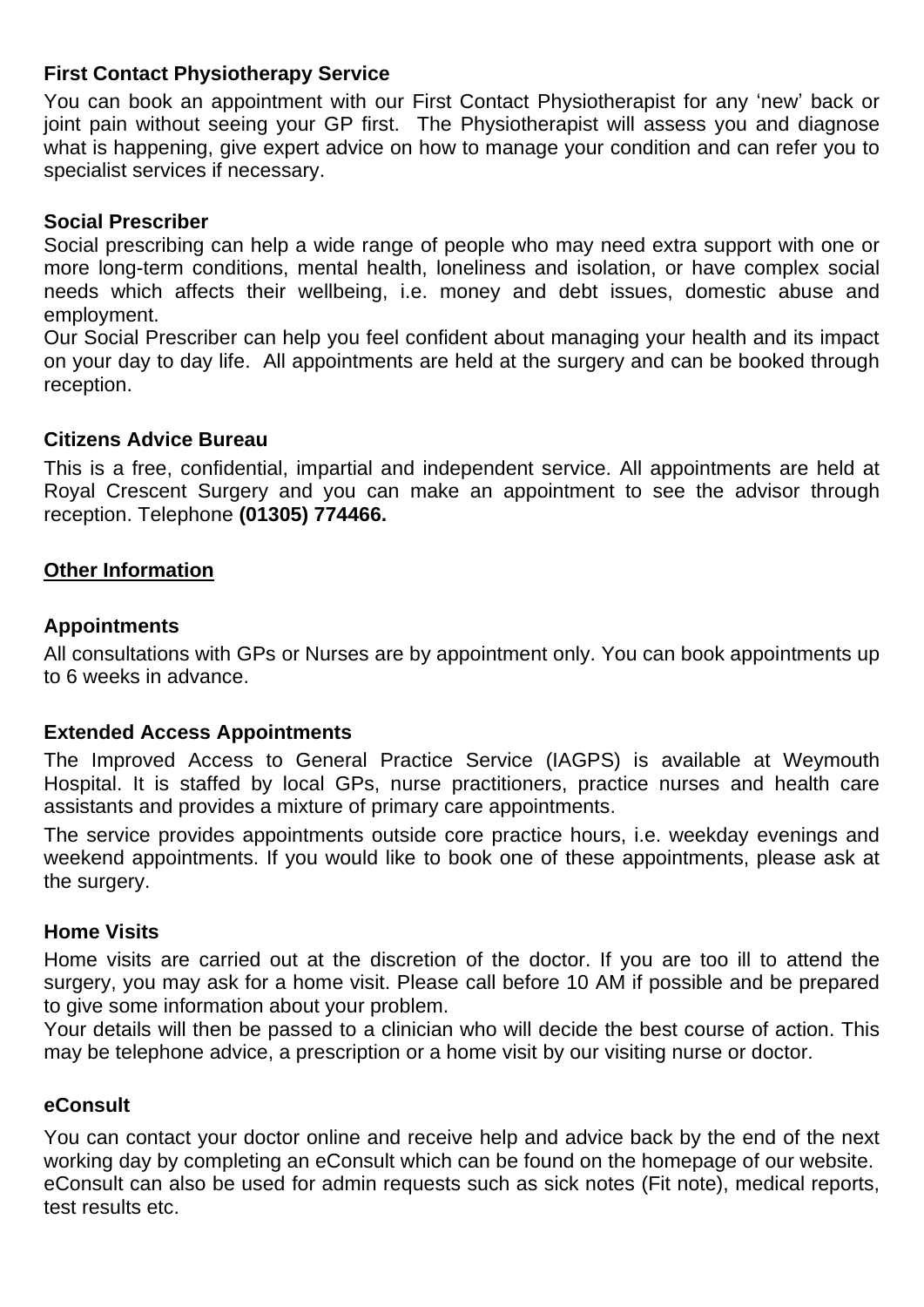# **Appointments**

We offer Telephone Consultation appointments and Face to Face appointments *(for certain conditions)*. When booking your appointment, you will be asked to give some details of the nature of your problem and will be offered a Telephone or Face to Face appointment accordingly.

# **Repeat Prescriptions - Electronic Prescription Service (EPS)**

All our prescriptions are processed electronically and will be sent to your nominated pharmacy.

Electronic prescriptions are safer and help save the NHS money! Please request your medication in plenty of time, we can accept requests 2 weeks before the due date. We take 2 working days to complete your request, which will then be sent electronically to the pharmacy of your choice. The pharmacy team then need time to make up the medication, and the time for this is dependent on which pharmacy you use. In most cases allow the pharmacy 5 days to make up your medication.

You can request your prescription by using online services which is our preferred method, or in writing or via your chosen pharmacy. Unfortunately, we cannot accept requests over the telephone.

# **Online Services – SystmOnline / Airmid App / NHS App**

Through SystmOnline/Airmid or the NHS App you can request medication, book and cancel appointments, view part of your medical records and view test results.

To register for this service please ask at reception. You will need to provide two separate forms of ID - photo ID and proof of your address. You will then be supplied with a login and password enabling you to use Patient Online Services.

For further information on Online Service including App's that can be used for this service, please see our website.

# **Test Results**

Test results will be available to view using online services with links containing further information about the test. If you are asked to telephone for the result of a test our receptionist will give you the result as directed by your doctor. For blood test results please allow 5 days and X-ray results 14 days.

# **Patient Participation Group (PPG)**

The surgery has an active patient participation group which is available for all current members of the practice to join. The PPG help us identify areas where we can improve or change, help us set goals and produce positive results. For further information contact **Tracey** our **PPG Co-ordinator** at the surgery.

# **Registrations**

To register with the surgery, please personally bring to reception two separate forms of ID, photo ID and proof of your address. (Please discuss with reception if you have difficulty providing this information). We will also require your NHS Number to complete your registration. All adult patients will be asked to complete a Registration Form and an additional Patient Questionnaire, both can be downloaded from the practice website. We run a personal list system and you will be allocated a GP who will manage your care.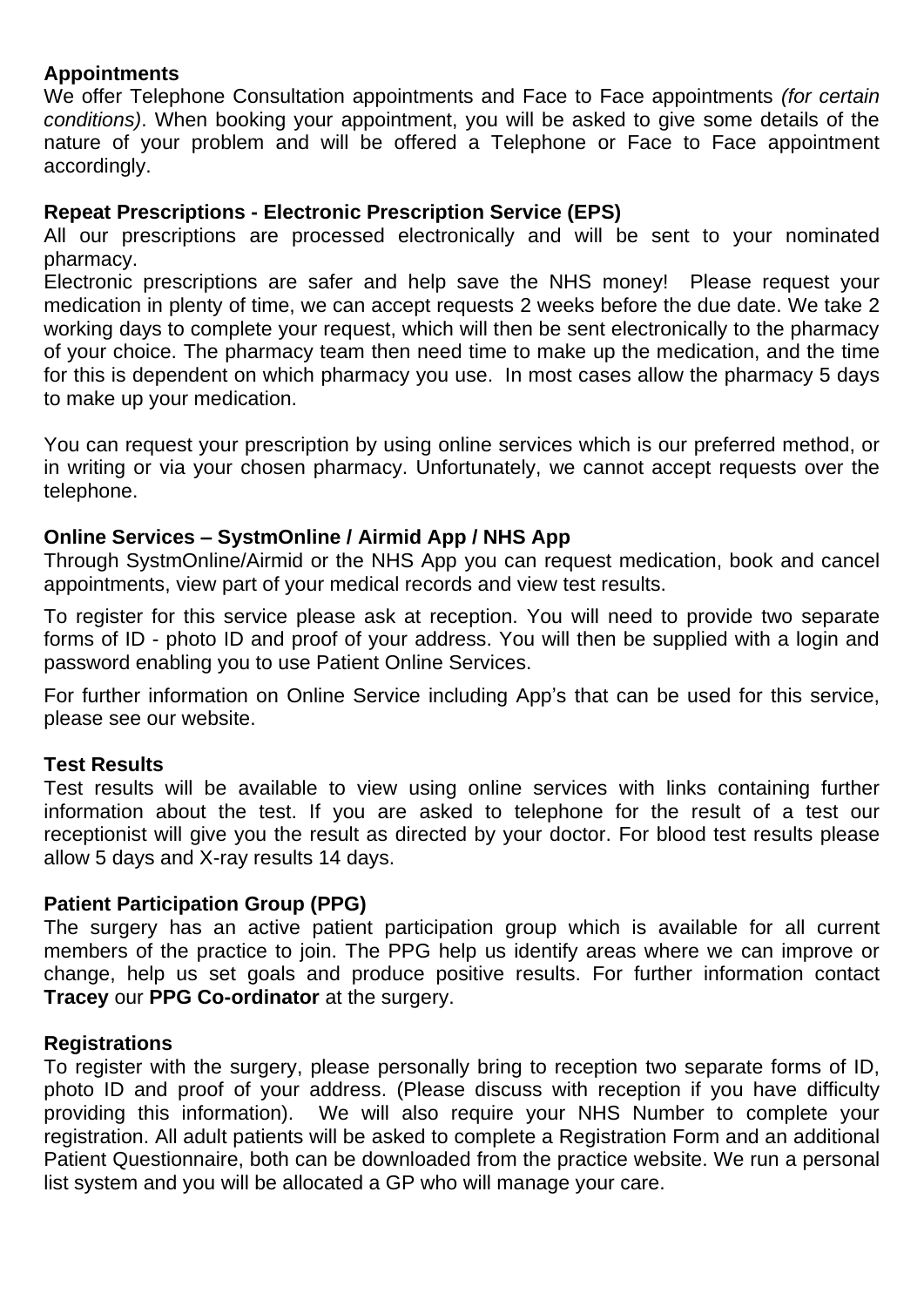# **Change in personal details**

Please inform reception if you change your name, address, email, or telephone number. If you are under a consultant or hospital for further care, it is your responsibility to contact them. If you would like to change your name, please bring in documentation to support this request i.e. Marriage Certificate or Change of Name Deed.

# **Fees**

Some items are not covered by the NHS and you may be asked to pay a fee. This includes items such as private medical certificates, insurance, employment medicals and documentation for fitness to drive a vehicle and fitness to travel. A list of fees is displayed at the reception desk and can be found on our website.

# **Foreign travel**

If you are planning to travel outside the UK, you may need vaccinations to protect you and your family. We do not currently offer travel vaccinations at the surgery. For advice on where to book your vaccinations please visit [www.nhs.uk/conditions/travel-vaccinations](http://www.nhs.uk/conditions/travel-vaccinations)

# **ARE YOU A CARER?**

A Carer is someone who, without payment, regularly helps a disabled, ill or frail relative, friend or neighbour. A Carer may be of any age and includes young carers under 18. A Carer may look after someone with:

- A Learning Disability A Physical Disability
- 
- Alcohol / Drug related problems HIV or AIDS
- 
- A Mental Illness A sight or hearing difficulty
	-
- Other special needs relating to children and older people.

If you are a Carer, please inform reception so you can be added to the Carers register. You will then be contacted with information about services and support that can assist you within your caring role. We have links with the Carers Team at Dorset County Council and other organisations that support Carers.

# **Self-Treatment of Common Illnesses and Accidents**

Many common aches and pains can be simply treated at home without the need to consult your doctor. You can get advice by calling NHS 111 or via the website [www.nhs.uk](http://www.nhs.uk/)

Remember to keep a stock of useful medicines and dressings at home in readiness for minor illnesses. Your local chemist will also be able to give you advice.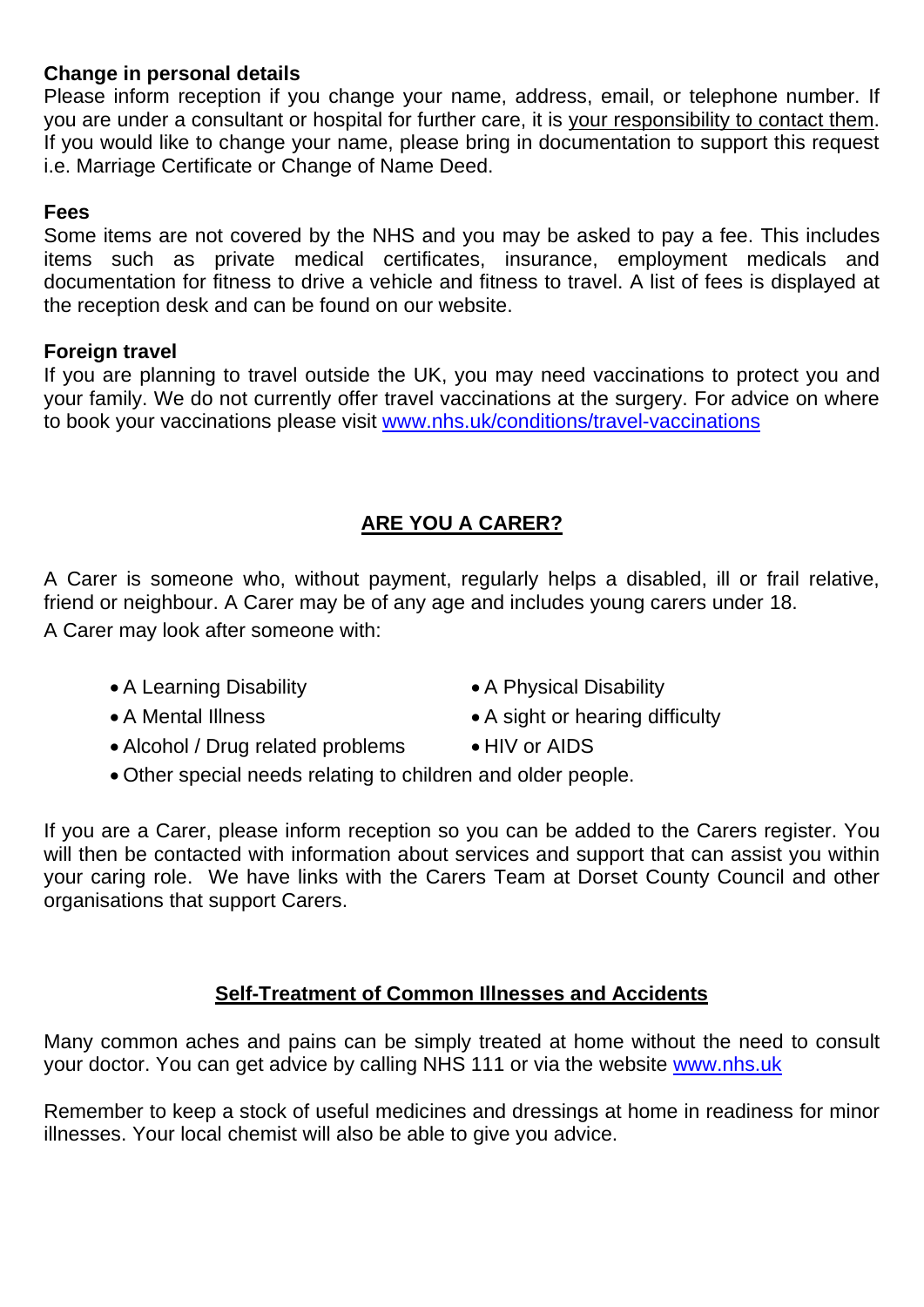# **SURGERY OPENING TIMES Monday to Friday 8:20am – 6:00pm**

Please note that the telephone lines are open from 8:30am-6:30pm

# **DOCTORS CONSULTATION TIMES** (All by appointment)

The times indicated below give a general indication of the availability of each Doctor. Surgery times may start or finish at slightly different times.

| <b>Dr Sales</b>                            |                              |                                                  | Dr Sallehuddin                            |                                         |                                         |
|--------------------------------------------|------------------------------|--------------------------------------------------|-------------------------------------------|-----------------------------------------|-----------------------------------------|
| Monday<br>Wednesday<br>Friday              | AM<br>AM<br><b>AM</b>        | ۰<br><b>PM</b><br><b>PM</b>                      | Tuesday<br>Thursday                       | <b>AM</b><br><b>AM</b>                  | <b>PM</b><br><b>PM</b>                  |
| <b>Dr Schmidt</b>                          |                              |                                                  | <b>Dr Stead</b>                           |                                         |                                         |
| Monday<br>Wednesday<br>Thursday            | AM<br>AM<br>AM               | <b>PM</b><br><b>PM</b>                           | Tuesday<br>Friday                         | <b>AM</b><br><b>AM</b>                  | <b>PM</b><br><b>PM</b>                  |
| Dr Goddard                                 |                              |                                                  | Dr Jitan                                  |                                         |                                         |
| Monday<br>Tuesday<br>Thursday              | <b>AM</b><br>AM<br><b>AM</b> | <b>PM</b><br><b>PM</b><br><b>PM</b>              | Wednesday<br>Friday                       | <b>AM</b><br>AM                         | <b>PM</b><br><b>PM</b>                  |
| <b>Dr Davis</b>                            |                              |                                                  | <b>Dr Stone</b>                           |                                         |                                         |
| Monday<br>Wednesday<br>Thursday            | AM<br>AM (alt week)<br>AM    | <b>PM</b><br>PM (alt week)<br><b>PM</b>          | Tuesday<br>Wednesday<br>Friday            | <b>AM</b><br>AM (alt week)<br><b>AM</b> | <b>PM</b><br>PM (alt week)<br><b>PM</b> |
| <b>Dr Nelson</b>                           |                              | <b>Dr Grist</b>                                  |                                           |                                         |                                         |
| Monday<br>Tuesday<br>Wednesday<br>Thursday | AM<br>AM<br><b>AM</b><br>AM  | <b>PM</b><br><b>PM</b><br><b>PM</b><br><b>PM</b> | Monday<br>Wednesday<br>Thursday<br>Friday | AM<br>AM<br>AM<br><b>AM</b>             | <b>PM</b><br><b>PM</b><br><b>PM</b>     |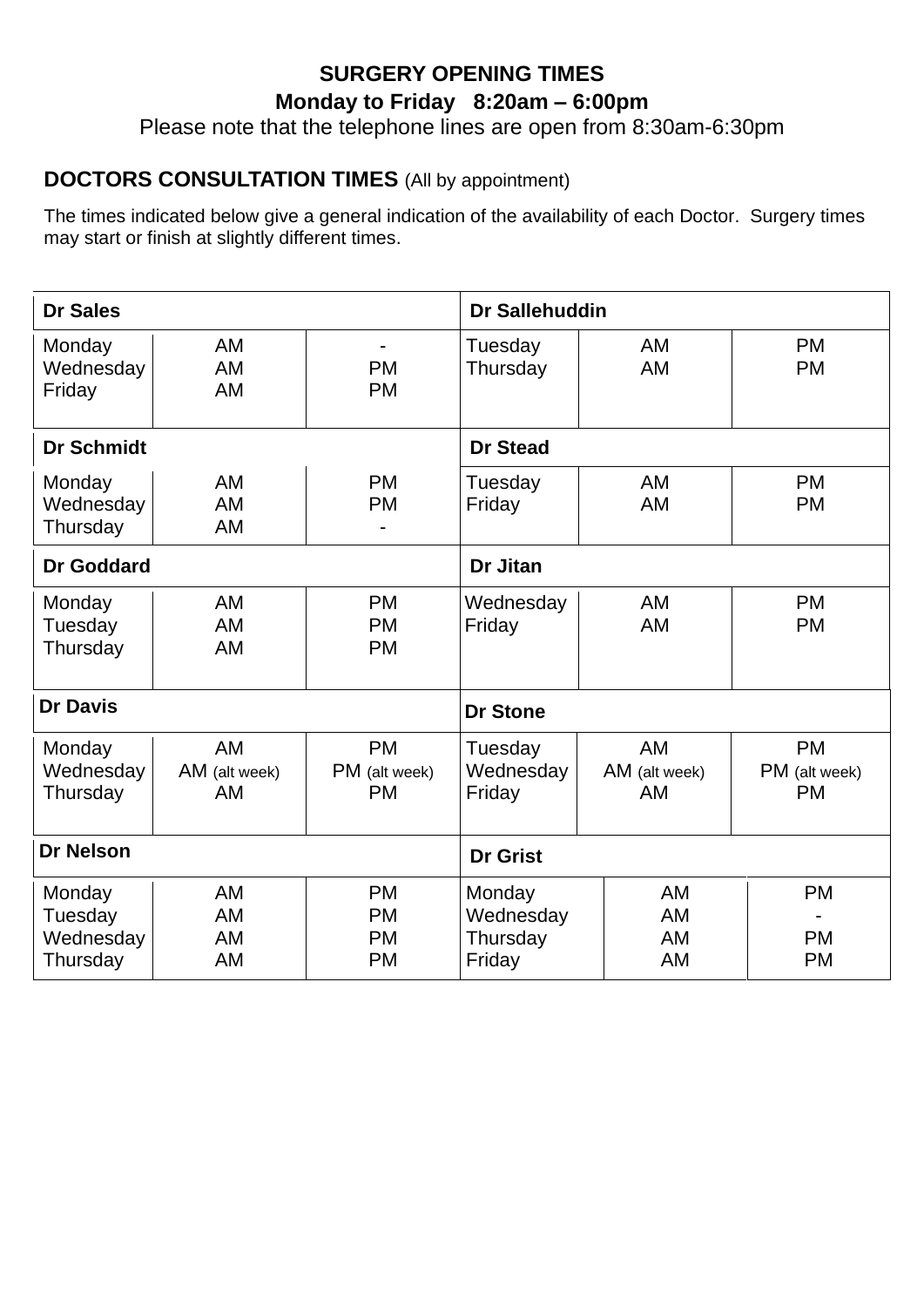# **EMERGENCY CALLS WHEN THE SURGERY IS CLOSED**

If you are unwell in the evening, overnight or at the weekend when the surgery is closed, you can contact the **Dorset Urgent Care Service** on

# **111**

This service is for urgent medical situations – if you, or a member of your family, become ill and you are concerned. It is not for routine enquiries, such as booking an appointment with your GP, repeat prescriptions, test results etc.

When you ring the Dorset Urgent Care Service, your call will go through to a trained member of staff will take some details from you. They will pass your details straight over to a clinician who will ring you back at ask you more about the problem and, with you, will decide the best option for you. Depending on the seriousness of your condition, this might be:

- Advice over the phone
- A visit to a local treatment centre, or
- A home visit by a nurse, doctor or paramedic

Alternatively, you can ask for advice on the same number. NHS 111 can give you general medical information 24 hours a day. Their trained nurses can provide you with expert health advice and reassurance any time of the day or night.

You can also get medical help and advice online by visiting **www.nhs.uk**

Your local pharmacy (chemist) can provide advice and support. Your local paper will have details of pharmacies opening times in the evenings and at weekends.

# **Community Urgent Care Centre (UCC) - Weymouth Community Hospital**

Open 08:00 – 20:00 7 days a week, including Bank Holidays **Call 111 or 01305 762541**

The Community Urgent Care Centre provides treatment for people with non-life-threatening injuries and urgent medical problems. Patients will be directed to their GP if their problem is not urgent, or a local pharmacy if the problem is best managed there.

The centre offers seven-day X-ray facilities and provides treatment for problems such as:

- Sprains and broken bones
- Minor burns, cuts, animal bites and infected wounds
- Chest infections and asthma attacks
- Bladder and kidney infections

Anyone with a serious injury or illness should go to the A&E department at Dorchester County Hospital.

# **If your injury or illness is severe, or you have had a serious accident Call 999 and ask for an ambulance**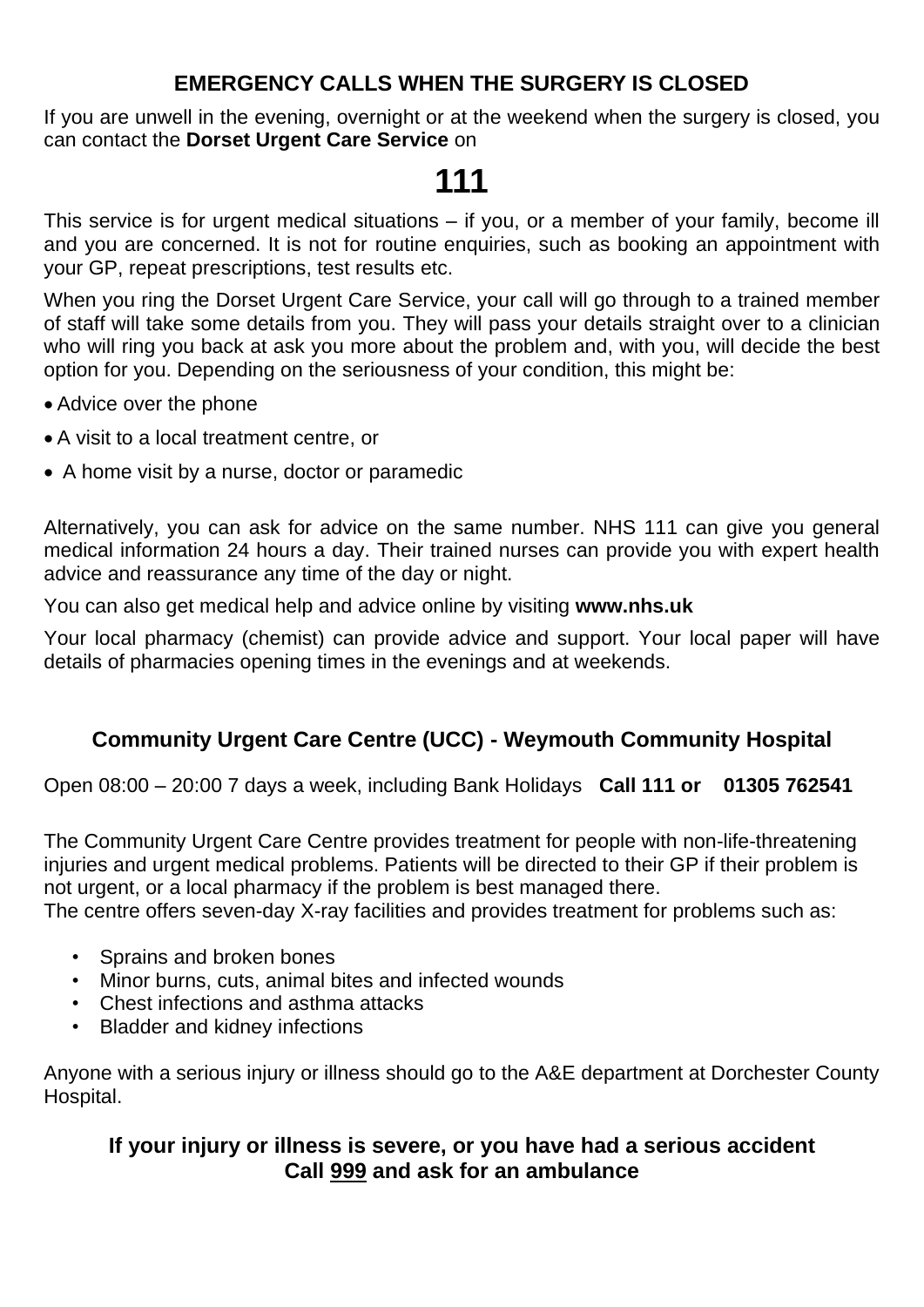# **APPOINTMENTS**

#### **Named GP**

All patients have a named GP. This means that your care will be managed by this GP and that your appointments will be with them to provide the continuity of care that our patients tell us they need.

If, however you find that your needs are not being met then you may choose to request a different GP. Please put your request in writing or speak to reception, advising who you wish to move to and why.

#### **How do I make an appointment with my named GP?**

You can book an appointment online or by contacting the surgery. You will be able to book an appointment with your named GP well in advance and this is the best way to plan your care. This may be an appointment in the Surgery or a telephone consultation.

# **What happens if I need to see a GP urgently and my GP is not available?**

When your GP is not available, we would encourage you, for routine ongoing episodes of care, to book an appointment for when they return.

Any urgent need you have which requires dealing with more quickly will be dealt with by either another GP or a Nurse Practitioner. This may be an appointment in the Surgery or a telephone consultation.

#### **I have been allocated to a male (female) GP but on this occasion I would prefer to see a female (male) GP – is this possible?**

Yes, absolutely. Please just ask the receptionist when you book your appointment.

# **Can I choose to see the Registrar or other trainee GP?**

Yes. If you prefer to book with the Registrar or other trainee GP please just ask the receptionist when you book your appointment. You can choose an appointment in the Surgery or a telephone consultation.

# **Can I choose to see the Nurse Practitioner?**

Yes. If you prefer to book with the NP please just ask the receptionist when you book your appointment. You can choose an appointment in the Surgery or a telephone consultation.

# **Appointments**

If you are delayed or cannot attend your appointment, please contact the surgery as soon as possible to cancel. The appointment can then be offered to somebody else.

When you arrive at the surgery, check in either by using our self-check machine or at reception, the doctor or healthcare professional will call you in.

# **Telephone Consultations**

We offer a telephone consultation service for problems that can be dealt with over the telephone. You may request a telephone consultation by contacting the surgery. You will then be given a time slot for the GP to phone you. The GP will then phone you back at the arranged time for your consultation.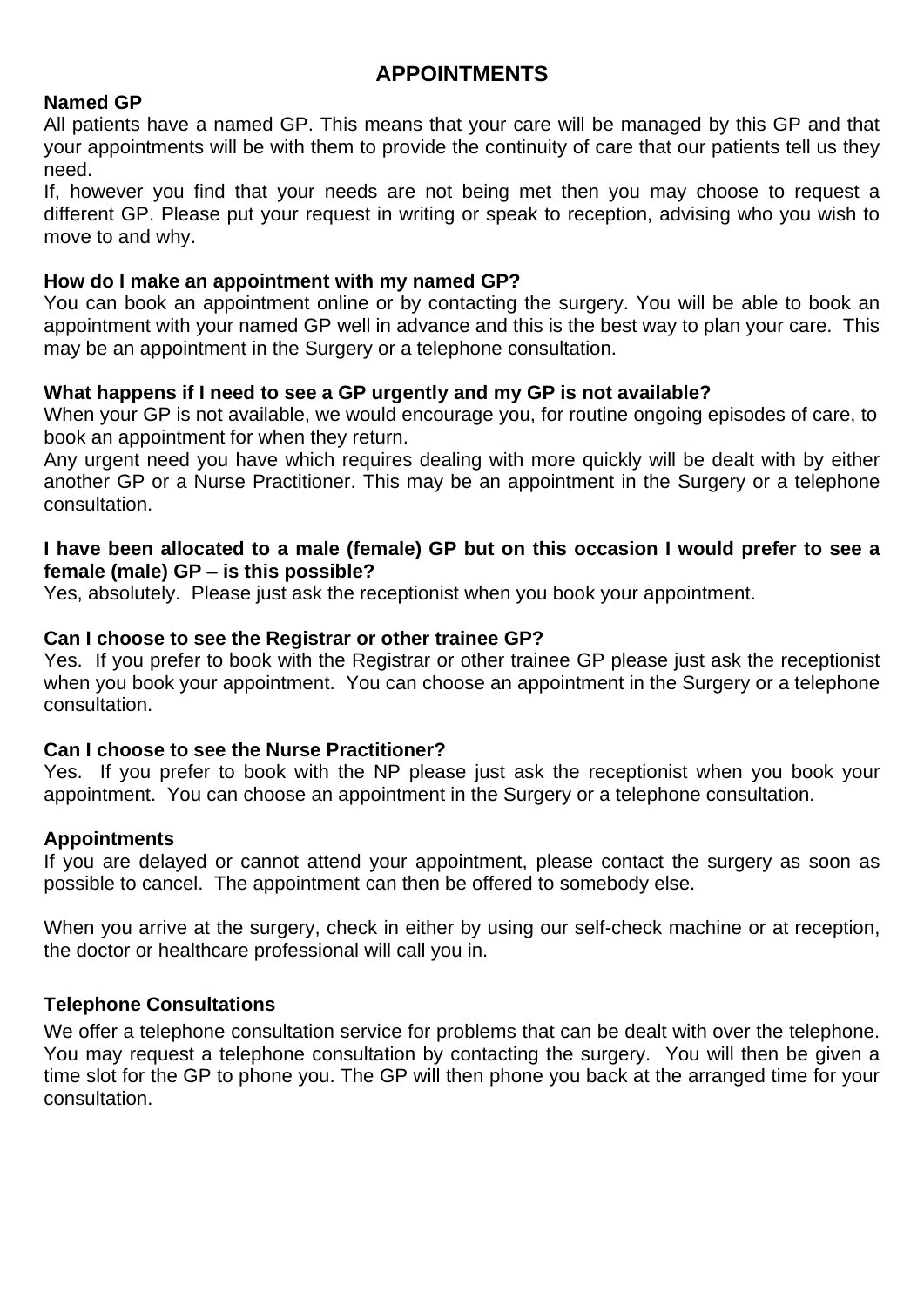# **Practice Charter**

These are the local standards set within this practice for the benefit of the patients.

- It is our job to give you treatment and advice. Following discussion with you, you will receive the most appropriate care, given by suitable qualified people. No care or treatment will be given without your informed consent. In the interest of your health it is important for you to understand all the information given to you. Please ask us questions if you are unsure of anything. Help us to help you.
- The confidentiality of patient medical records is maintained at the highest level at all times. Your records will not be shared with a third party without your consent. You have the right to see your health records, subject to the limitations in the law.
- The practice keeps computerised medical records. These records are covered by the General Data Protection Regulation (GDPR).
- You will have rapid access to a doctor in case of an emergency.
- Keep your appointment or cancel it, do not waste it.
- We run an appointment system in this practice. You should not wait more than 30 minutes without receiving an explanation for the delay.
- Please ask for a home visit by the doctor only when the patient is too ill to visit the surgery.
- Please request your prescription in good time—this will help avoid delays.
- If you experience severe chest pain that you think might be a heart attack, call 999 and ask for an ambulance
- Out-of-hours cover, when the surgery is closed, is for URGENT medical conditions only.
- Please let us know if you change your name, address or telephone number. To maintain confidentiality and provide the best possible service, it is important that we have the correct details.

# **Confidentiality**

All staff at the Practice are bound contractually to maintain patient confidentiality. We respect your right to privacy and keep all your health information confidential and secure. For further information our Privacy Statement and 'Your Information–What you need to know' patient leaflet can be found on our website or at the surgery.

# **Car Parking**

There is parking available for patients visiting the practice with designated disabled bays. Please park carefully and avoid blocking access. The surgery claims no responsibility for any damages whilst parking in our carpark.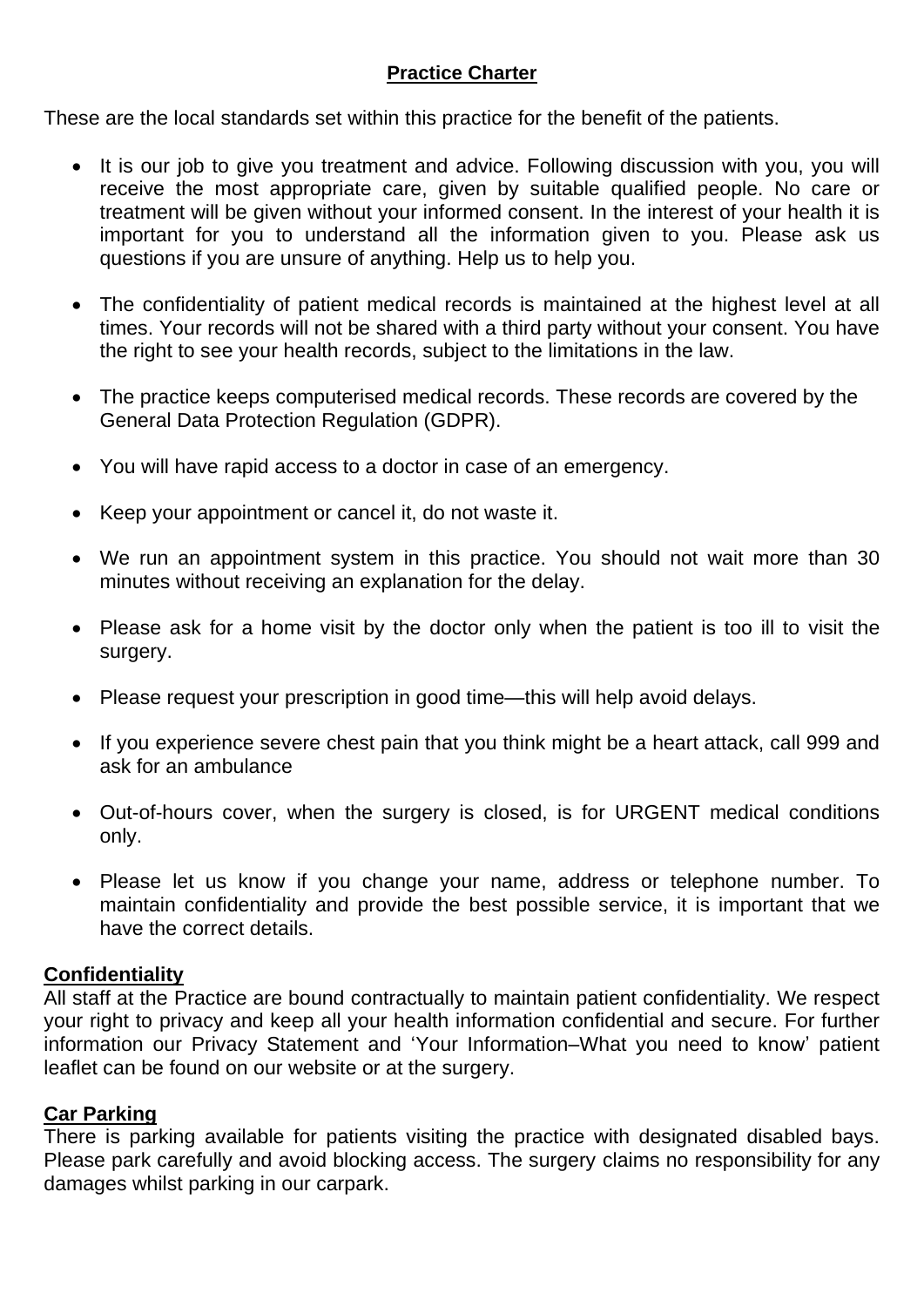# **Accessibility**

There are steps to reception at Crescent Street which is on the first floor, or a lift is available. A wheelchair is available for your use. If you have any access problems, please discuss with the reception and we will do our best to help.

Outdoor cycle racks are available for use. No dogs are allowed inside the building apart from guide dogs or assistance dogs. Reception and all patient areas at Preston Road Surgery are on the ground floor.

# **Zero Tolerance Policy**

The Royal Crescent and Preston Road Practice is committed to taking all reasonable precautions necessary to ensure the safety and well being of its employees and endeavours to ensure that all employees are protected from physical and verbal abuse.

# **Definition of Physical and Verbal Abuse**

Physical and verbal includes:

- Unreasonable and/or offensive remarks or behaviour
- Harassment
- Threatening behaviour
- Actual assault
- Attacks on members of staff/public
- Damage to employee's/employer's property

Our practice staff are here to help you. Our aim is to be as polite and helpful as possible to ALL patients.

If you feel you have been treated unfairly or inappropriately, please ask the reception staff to contact the manager who will be happy to address your concerns.

# **AGGRESSIVE, ABUSIVE OR VIOLENT PATIENTS**

We will not tolerate aggressive, abusive or violent behaviour towards any member of our staff and operate a zero-tolerance approach to violent or aggressive incidents. If you indulge in such behaviour, the incident will be reviewed and if we feel it appropriate, you will be removed from our medical list in accordance with NHS guidelines.

The practice considers aggressive behaviour to be any personal, abusive and aggressive comments, cursing and/or swearing, physical contact and aggressive gestures.

Any incident of verbal abuse whether in person or on the telephone will be reported to the Manager who will keep a log of all incidents. A formal letter will be sent to you (a copy of which will be kept with your medical record) and any response to our letter will be recorded.

Physical abuse will be reported immediately to the Police and you will immediately be removed from our list. The Police will then take whatever action they feel appropriate. Please remember that assaults against NHS staff are regarded as a serious matter, worthy of prosecution. (Should any member of staff be put in fear of violence, they are under instruction to call the Police).

Practice staff are here to help you so please treat us in the manner in which you would wish to be treated yourself. Please help us to help you.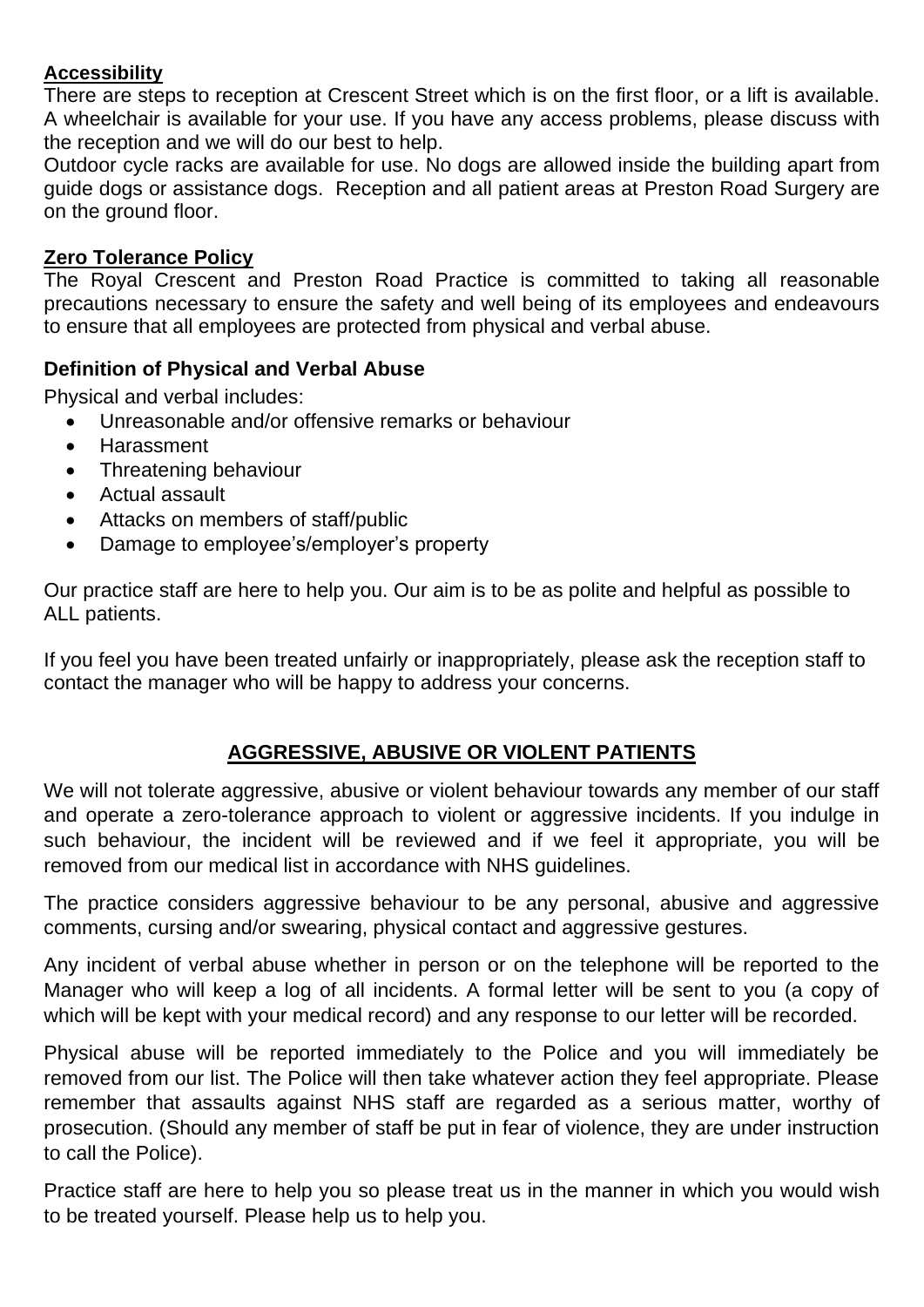#### **THE ROYAL CRESCENT AND PRESTON ROAD PRACTICE COMPLAINTS PROCEDURE**

We always try to give you the best service possible, but there may be times when you feel this has not happened. This leaflet explains what to do if you have a complaint about the services that we provide for you.

Our practice procedure is not able to deal with questions of legal liability or compensation. We hope you will use it to allow us to look into and, if necessary, put right any problems you have identified or mistakes that have been made.

If you use this procedure it will not affect your right to complain to NHS England if you so wish at a later date. You may also want to contact an independent agency such as the Dorset Advocacy Service. However, all complaints will be dealt with first by the Practice. The appropriate contact addresses for NHS England and the Dorset Advocacy Service are given below. Please note that we have to respect our duty of confidentiality to patients and a patient's consent will be necessary if that patient does not make the complaint in person. If the patient is deceased, we will ask for evidence that the person making the complaint is the legal next of kin or executor of the will. Complaints should normally be made within 12 months of an incident happening or of you becoming aware of the problem.

If your complaint relates to our administration service, please ask to speak to one of our Reception Team Leaders or our Operations Manager who may be able to resolve your complaint more quickly.

If your complaint cannot be resolved with the assistance of our administration team, or you have a clinical concern, or you think the issue is more serious, you can make a complaint in the following ways:

- Write to our Business Administration Manager, outlining your concerns.
- Request a phone call from our Business Administration Manager who will take written details of your concerns.
- Request a complaint form, which can be completed and returned to the Practice.

You will receive a written acknowledgement that we have received your complaint within 3 working days. Non-clinical complaints will be investigated by the Business Administration Manager. If the complaint is clinical in nature, the GP Partner who oversees the practice complaints procedure will carry out the investigation. If the GP Partner is themselves the subject of the complaint, one of the other partners will carry out the investigation. All complaints paperwork is stored separately from your medical records. We will inform you if the investigation of the complaint requires your records to be seen by someone other than a member of the Practice team.

We think it is important to deal with complaints swiftly, so you will normally be given a written reply as soon as reasonably practicable after completing the investigation. Occasionally, if we have to make a lot of enquiries and the people involved are away, it might take a little longer, but we will keep you informed. Following the written reply, we can arrange a meeting if you feel that further discussion is necessary. You may bring a friend or relative with you to the meeting.

We will try to address your concerns fully, provide you with an explanation and discuss any action that may be needed. We hope that at the end of the complaints process you will feel satisfied that we have dealt with the matter thoroughly.

If you are not content with the outcome, you can ask the Parliamentary and Health Service Ombudsman to investigate the case and carry out an independent review. The Ombudsman is independent of both the NHS and the government. They are not obliged to investigate every complaint and will normally only review a complaint once it has been through the local resolution stage.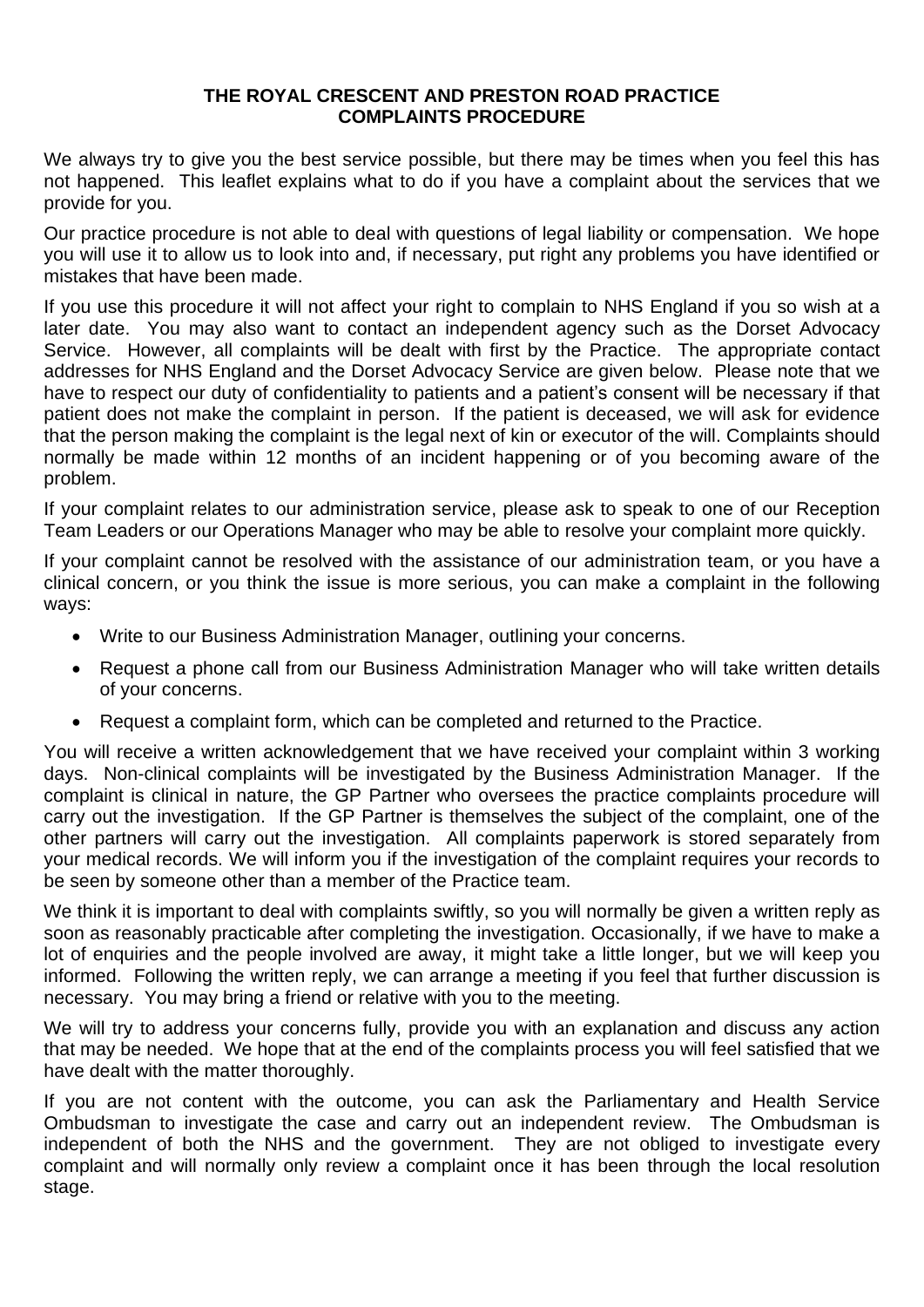#### **Dorset Clinical Commissioning Group**

Vespasian House Barrack Road **Dorchester** DT1 1TS Tel: 01305 368900 [www.dorsetccg.nhs.uk](http://www.dorsetccg.nhs.uk/) **Customer Services The Parliamentary and Health Service Ombudsman** Millbank Tower LONDON SW1P 4QP Helpline: 0345 015 4033 Email: [phso.enquiries@ombudsman.org.uk](mailto:phso.enquiries@ombudsman.org.uk)

Text Name and Mobile No to 07624 813005

#### **Dorset Advocacy Service**

Unit 13-15, Jubilee Court Paceycombe Way, Poundbury DT1 3AE Tel: 01305 251033 Email: [enquiries@dorsetadvocacy.co.uk](mailto:enquiries@dorsetadvocacy.co.uk)

#### **NHS England**

PO Box 16738 Redditch B97 9PT Tel: 0300 311 2233 Email: [England.contactus@nhs.net](mailto:England.contactus@nhs.net)

# **Telephone Directory**

Royal Crescent Surgery (01305) 774466 Preston Road Surgery (01305) 832203 Dorset Urgent Care Service (Out of Hours) 111 Dorchester County Hospital (Accident and Emergency) (01305) 255541 Weymouth Urgent Care Centre (01305) 762541

Dorset County Hospital - Reception (01305) 251150 Weymouth Community Hospital - Reception (01305) 760022 X-ray Appointments - Dorchester (01305) 254462 X-ray Appointments - Weymouth (01305) 762583 Hospital Blood Test Appointments (01305) 254822

NHS UK website [www.nhs.uk](http://www.nhs.uk/) For further information please see our websites [www.royalcrescentsurgery.co.uk](http://www.royalcrescentsurgery.co.uk/)

[www.prestonroadsurgery.co.uk](http://www.prestonroadsurgery.co.uk/)

# **Follow us on Facebook to keep up to date with the latest Practice Information**